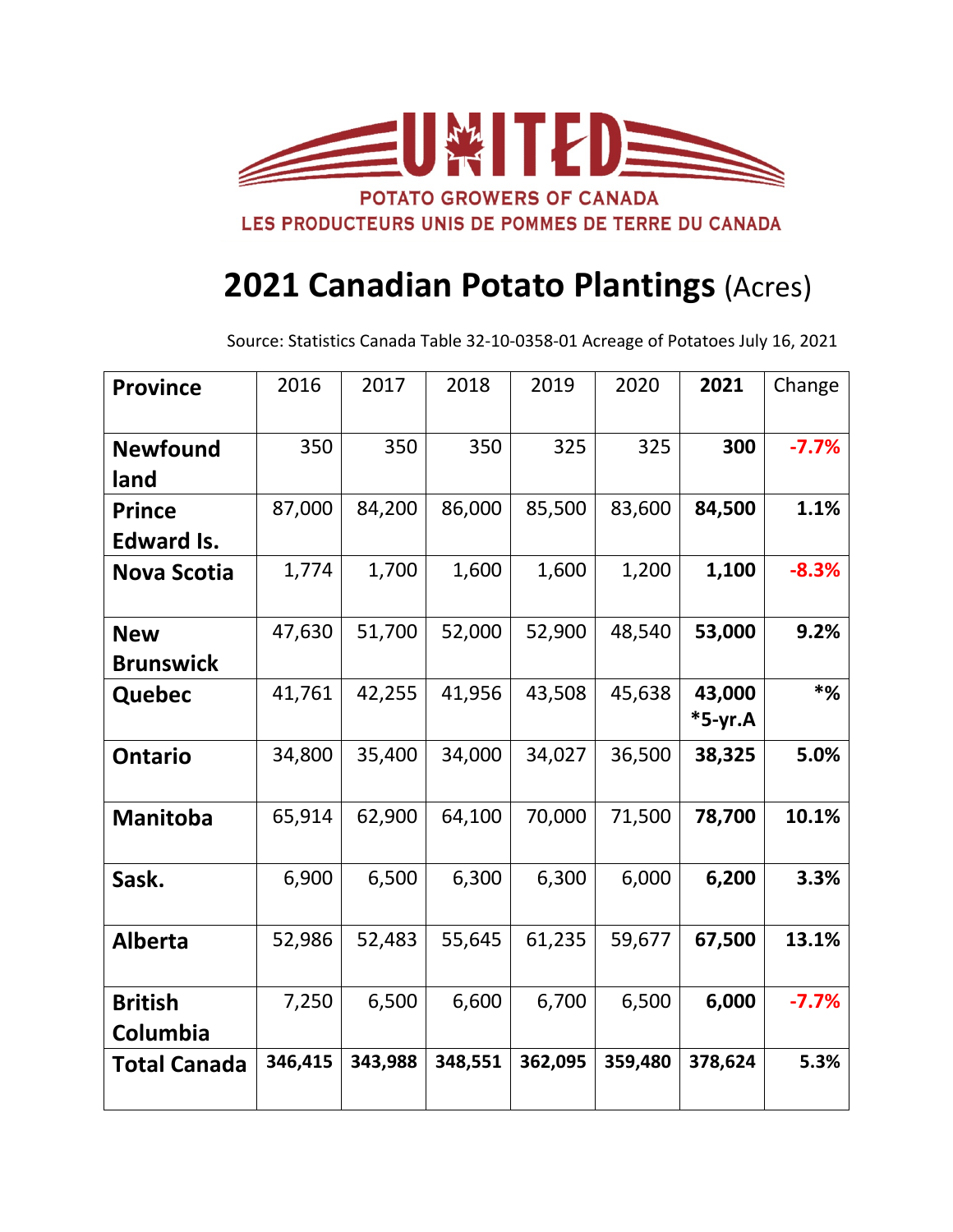## **July 16, 2021**

Statistics Canada released their first estimate of potato acreage in Canada from data obtained with their survey of Canadian potato growers. Please note that Quebec data was not available during the collection period, so a 5-year average of their seeded acreage was used in its place. Quebec data and corresponding Canadian data will be updated on December  $7<sup>th</sup>$  when the estimates for harvested area, yield and production are released.

The 2021 potato acreage is estimated at 378,624 acres. This is an increase of 5.3% above 2020. A year ago, the 2020 acreage had declined below 2019 plantings due to COVID-19 market uncertainty. This year's increase, predominantly in major processing provinces, helps bring supply in the industry back to meet demand increases in the industry that began pre-COVID. The acreage of potatoes planted in Canada, is still well below its peak of 457,500 acres which occurred back in 2003.

The most significant acreage increases in 2021 occurred in the western provinces of Alberta and Manitoba, where each area has had processing plant expansion in the last 2-3 years. Alberta producers planted an additional 7,823 acres or an increase of 13.1%, and Manitoba growers planted an additional 7,200 acres or 10.1% above 2020. The third largest increase is in New Brunswick where an additional 4,600 acres (9.2%) are estimated to be planted, to help supply a formed line expansion for the fry plant in that province. Ontario's increase of 5% is also driven by strong processing demand but for chips instead of fries. Prince Edward Island reports an increase of 1.1% at 84,500 acres as it continues to plant the largest acreage in the country. The survey has used Quebec's 5-yr. average of 43,000 acres, however industry expected acreage to be at least equal to last year's 45,638 acres with demand increases identified for both fresh and processing sectors. It is also surprising to see a 5% decrease reported in British Columbia's acreage, down to 6,000 acres. Acreage in Saskatchewan moves back up closer to traditional levels at 6,200 acres. N.S. reports a decline of 100 acres this year. For more information please contact: **Kevin MacIsaac, General Manager, United Potato Growers of Canada** Kevin@unitedpotatocanada.com